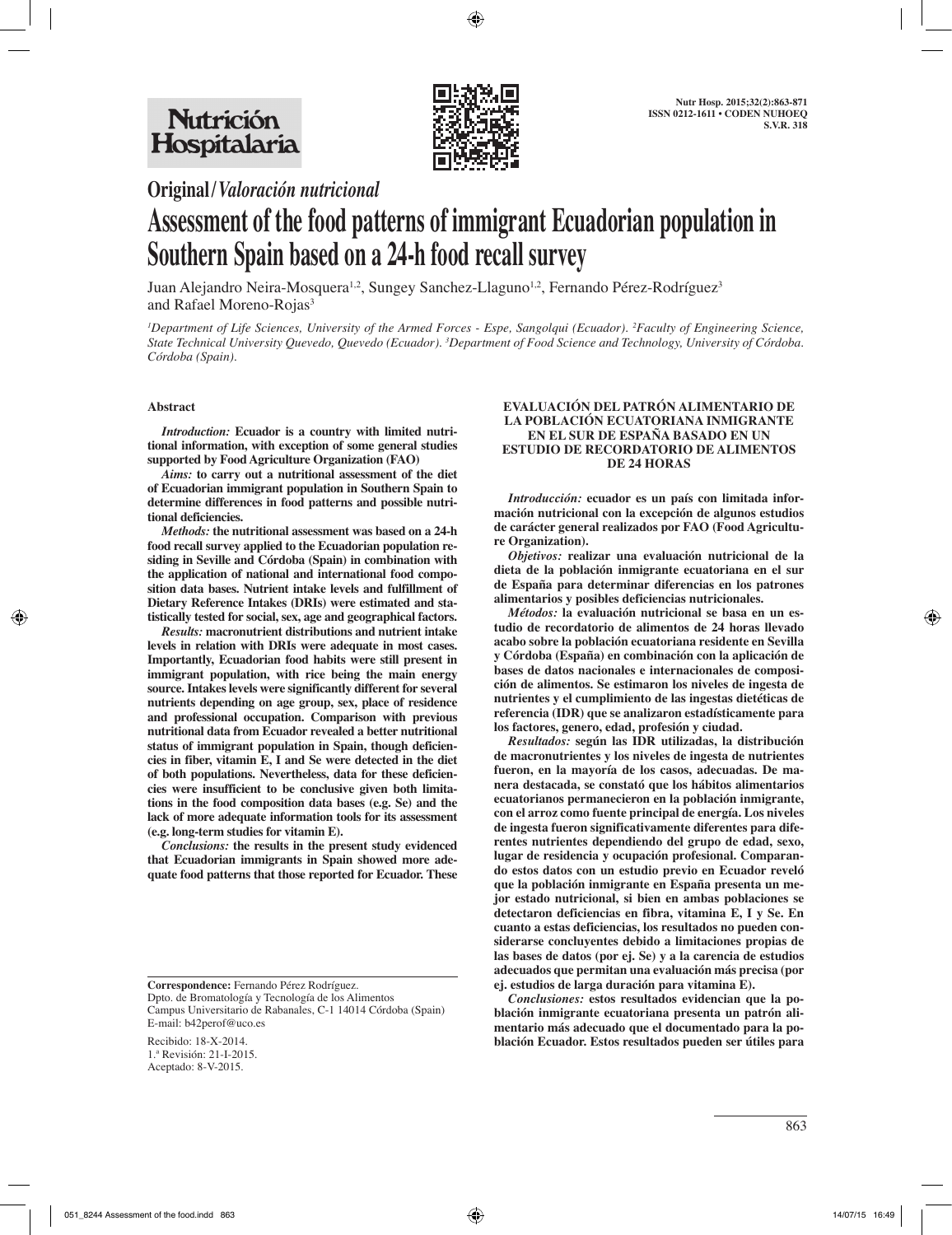**data can be helpful to get further insight into the nutritional value of Ecuadorian diet and develop suitable nutrition intervention.**

(*Nutr Hosp.* 2015;32:863-871)

**DOI:10.3305/nh.2015.32.2.8244**

Key words: *Ecuadorian diet. Food patterns. Dietary Reference Intakes. Immigration. Se. Folates. Vitamin E.*

#### **Introduction**

The Ecuadorian emigrant population constitutes the largest immigrant population group in Spain with an increasing trend over the last years. According to the Spanish Institute of Statistics (INE)<sup>1</sup>, 406,333 Ecuadorians reside in Spain, which means 0.85 % of the Spanish population. The change of culture can also affect food habits of immigrant populations. It has been suggested that acquisition of new food habits of populations migrating from a country of food scarcity to a nation of food abundance such as Spain, could lead to the development of nutritional disequilibria. These are related to high fat and energy intakes, reduction in the complex carbohydrates and fiber, high simple sugar consumption and specific deficits of certain vitamins and minerals together with an excessive consumption of alcohol<sup>2, 3</sup>. Given the impact of immigration on food habits and in consequence of their health status, it is of relevant interest to assess the nutritional quality of the diet of Ecuadorians in Spain and the possible influence on the health and welfare of this specific subpopulation in Spain. So far, little nutrition and food habit information is available about these specific populations in Spain. Therefore, this information, if available, might be used to develop effective nutrition interventions, including educational programs or specific recommendations to mitigate certain nutritional deficiencies or unhealthy food habits in this specific population.

An appropriate tool to estimate food habits is the method of 24-h food recall which can help to obtain a good approximation to the real intake, provided questionnaires are applied on at least two different days (preferably 3) and none of them concerns weekend intake in which diet usually differs from the rest of the week. Following this, food pattern data of the studied diet can be turned into nutritional intake values through the use of food composition data bases, providing a preliminary assessment of the nutritional status of these population groups.

#### **Aims**

Therefore, the objective of this study was to determine food consumption patterns by means of a 24-h food recall survey of the Ecuadorian population in Andalusia (Spain) and, based on their outcomes, to carry out a nutritional assessment of their diet.

**determinar el valor nutricional de la dieta ecuatoriana y desarrollar estrategias adecuadas de intervención nutricional.**

(*Nutr Hosp.* 2015;32:863-871)

**DOI:10.3305/nh.2015.32.2.8244**

Palabras clave: *Dieta ecuatoriana. Patrón alimentario. Ingesta dietética de referencia. Inmigración. Se. Folatos. Vitamina E.*

#### **Material and methods**

#### *Sample estimation and sampling location*

Theoretical simple size was estimated based on statistics of the Ecuadorian population in Spain according to the Spanish Institute of Statistics  $(INE)^1$ , assuming an estimation error below 5% for a confidence interval of 90% according to the parameters used by the project PESA- FAO2007<sup>4</sup> for central American population; the nominal section was carried out by means of simple random sampling of the population registered in the census<sup>5</sup>. The obtained result corresponded to 120 individuals residing in the region of Andalusia, from which data were collected in the cities of Seville and Cordoba which were considered a representative sample for this population in Southern Spain. The selected individual ages ranged between 14 and 69 years old and diverse professional occupations in Spain. The survey was carried out by means of 24-h food recall questionnaires, considering two different weekdays, and one during the weekend in different months over a year (three-month interval between interviews).

## *24-h food recall questionnaire design and food consumption data collection*

The 24-h food recall questionnaire was designed to include contact information, food intake (i.e. breakfast, brunch, lunch, afternoon snack, evening snack and dinner), serving size (g), and type of serving. This information was collected to estimate consumption frequency, comparison with DRIs (Dietary Reference Intakes), deficit or excess of nutrients, and differences between distinct studied factors<sup>6</sup>. Regarding serving size, when possible, photographs and/or weight were taken from the dishes in order to contrast information given by respondents. Prior to the survey, interviewers were trained by researchers in order to standardize criteria and the data collection methodology.

## *Data treatment and nutritional assessment of the surveyed population*

For the nutritional assessment, information from the 24-h food recall survey was tabulated in Excel (Microsoft, Redman). For conversion of food consumption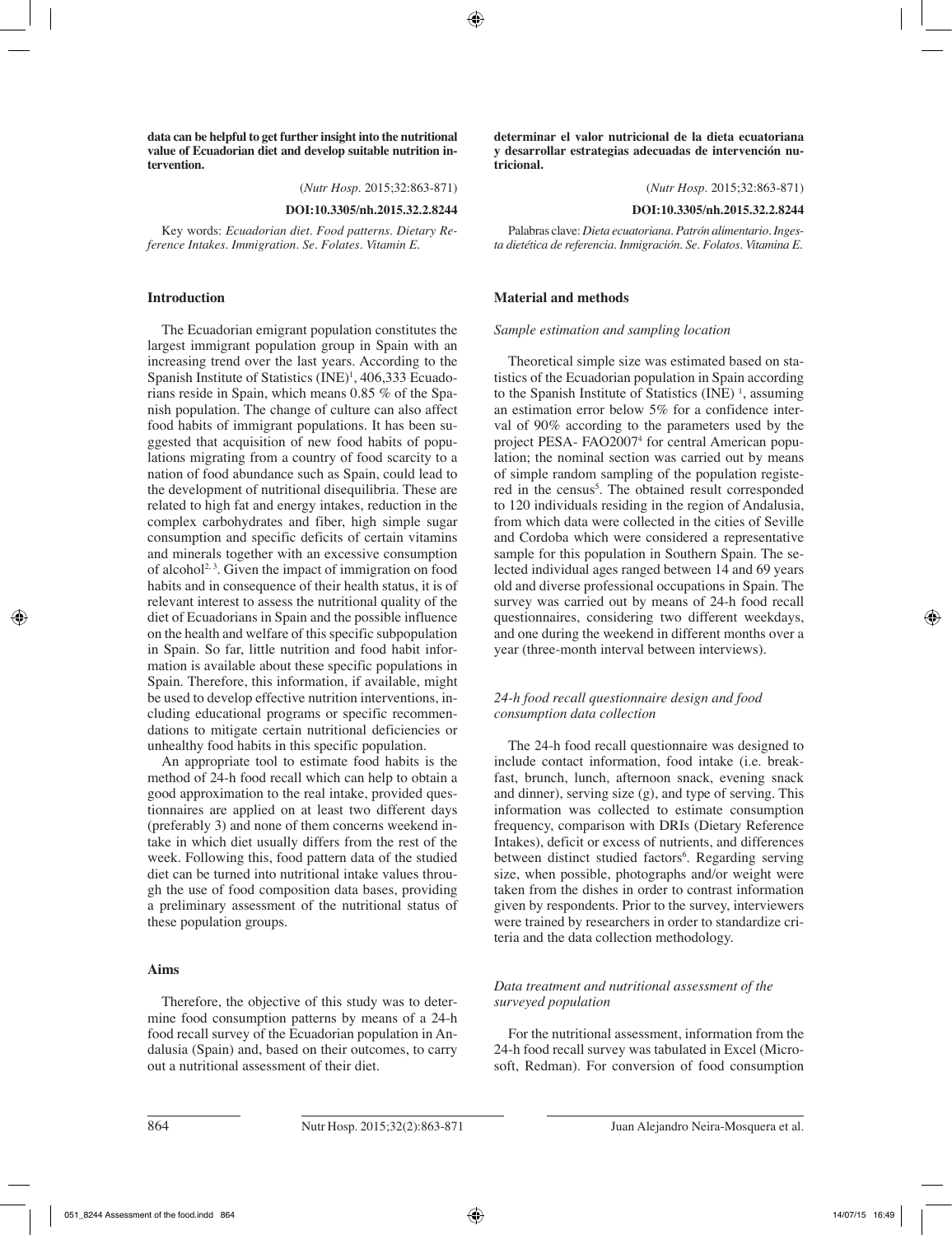

data and dish formulations, included in the questionnaire, to nutrient intakes, *Nutriplato* software<sup>7</sup> (www. nutriplato.es) was used based on the food composition data base for Spanish (BEDCA)<sup>8</sup> foods together with values retrieved from other existing data bases (Latin-Food, USDA, and from scientific literature). Nutritional information was expressed in total energy and nutrient intakes per food and then added so as to obtain intake values for the time of day of food intake and whole day (i.e. daily). The latter was used for comparison with DRIs through the estimation of the percentage (%) of compliance with established DRIs (i.e. % DRIs). As exclusion criterion of biased responses to the questionnaire, inaccurate reports of energy intake were assessed by the method suggested by Willet & Lenart<sup>7</sup>. The dietary data were excluded for women, when <500 kcal / day or >3500 kcal / day were reported and for men, when these values were <850 kcal / day or >4000 kcal / day<sup>9</sup>. In addition, specific classification factors were considered for statistical study such as: sex (man and woman), age groups (14-19, 20- 29, 39-39, 40-49, 50-59, 60-69), professional occupation (restaurants and services, administrative, farmers, construction workers) and city (Cordoba and Seville).

## *Application of Dietary Reference Intakes (DRIs)*

For an estimation of the contribution of the studied diet to daily nutrient needs, DRIs proposed by Federación Española de Sociedades de Nutrición, Alimentación y Dietética (FESNAD)6 for the Spanish population were applied to calculate the percentage of nutrient intakes with respect to these reference values. The used DRIs were "Recommended Intakes" which are defined as the intake of a nutrient that is recommended to meet the requirement of 97.5 % healthy Spanish population, expressed for person/day<sup>6</sup>. The exception was Na, whose DRI corresponded to the upper tolerable limit (i.e. safe intake) for this electrolyte. Therefore, conclusions for this electrolyte would be different if DRI were exceeded.

# *Statistical analysis*

The statistical treatment was performed by means of the software SPSS 15.0 (Statistical Package for the Social Sciences) for Windows (Statpoint Technologies, Inc., Chicago). In order to identify differences in relation to %DRI, a multivariate factorial design was used (MANOVA), considering as factors: sex (male and female), age group, occupation, and city and as quantitative variables: energy, protein, lipids, carbohydrates, fiber and cholesterol; calcium (Ca), magnesium (Mg), phosphorus (P), sodium (Na), potassium (K), iron (Fe), selenium (Se), zinc (Zn), manganese (Mn), copper (Cu), iodine (I), vitamin A, vitamin E, ascorbic acid, thiamine, riboflavin, panthotenic, biotin, niacin, vitamin  $B_6$ , vitamin  $B_{12}$ , folates, saturated (SFA), monounsaturated (MUFA) and polyunsaturated fatty acids (PUFA); sugar (mono and disaccharides) and polysaccharides. This design allowed determining differences between levels of each factor. Multivaria-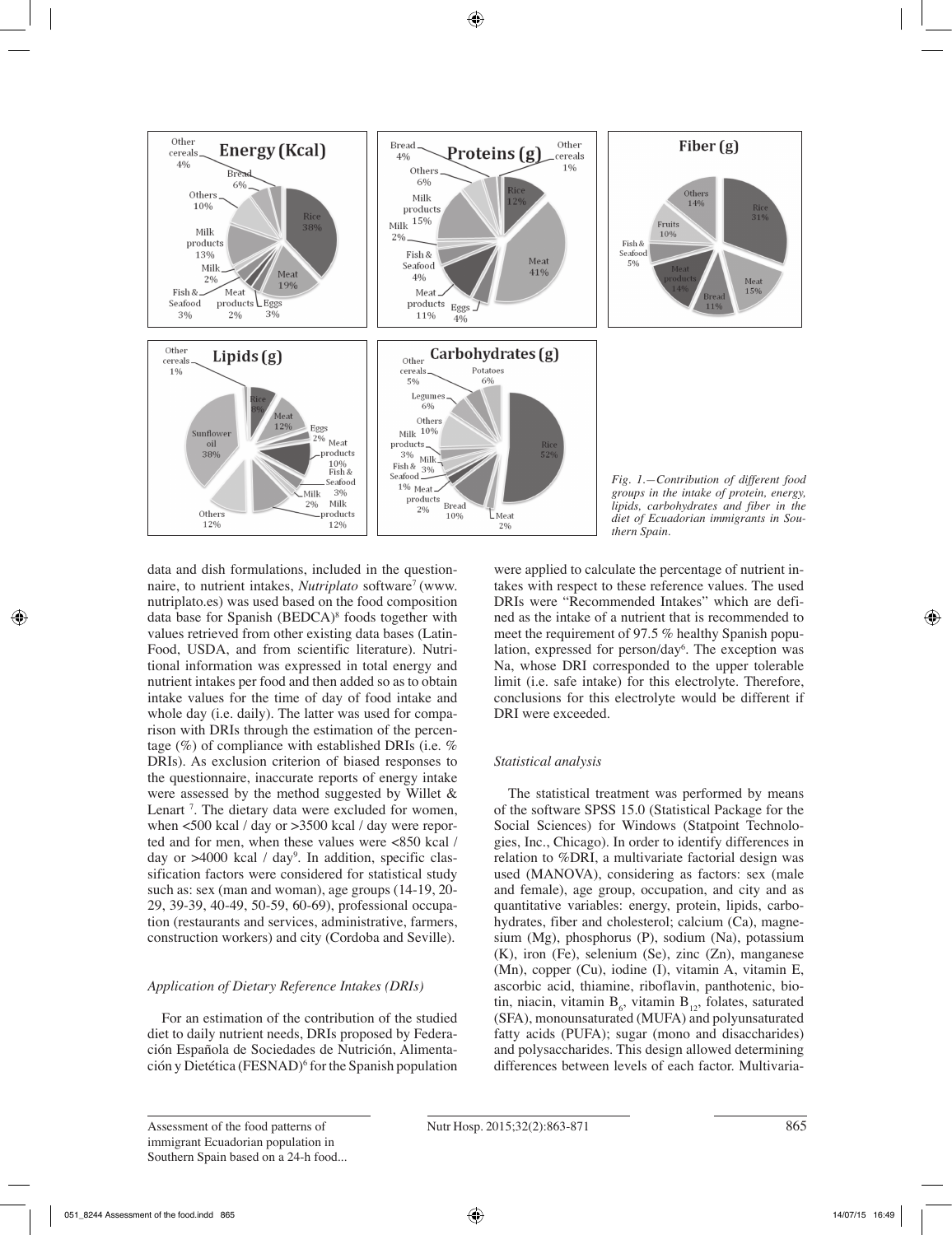| Meat<br>and meat<br>products<br>(g) | Seafood                              | Milk and<br>Dairy<br>products     | <b>Bread</b><br>and<br>Cereals   | Legumes<br>and nuts                     | Vegetables<br>and<br>fruits                | Root<br>vegetables | Sugar<br>and<br>sweets              | Oils and<br>fats         | $Non-$<br>alcoholic<br>beverages | Alcoholic<br>beverage |
|-------------------------------------|--------------------------------------|-----------------------------------|----------------------------------|-----------------------------------------|--------------------------------------------|--------------------|-------------------------------------|--------------------------|----------------------------------|-----------------------|
| $[236.18]$ <sup>1</sup>             | [73.55]                              | [186.81]                          | [467.8]                          | [51.1]                                  | [266.1]                                    | [132]              | [25.7]                              | [17.2]                   | [756.4]                          | [110.25]              |
| Beef<br>79.05                       | White fish<br>20.55                  | Skimmed<br>milk<br>7.4            | White<br>wheat<br>bread<br>112.8 | Legumes<br>(lentis,<br>frijols)<br>45.3 | Ají (ecua-<br>dorian<br>$pepper)^2$<br>1.8 | Potato<br>87.3     | Refine<br>sugar<br>11.1             | Sunflower<br>oil<br>10.5 | Coffee<br>150.8                  | Beer<br>100.3         |
| Pork<br>42.2                        | Oily fish<br>1.0                     | Whole<br>milk<br>89.9             | Whole<br>wheat<br>bread<br>5.2   | Peanut<br>5.8                           | Cabbage<br>7.0                             | Yuca<br>12.6       | <b>Brown</b><br>sugar<br>0.6        | Olive oil<br>6.7         | Chocolate<br>45.3                | Wine<br>7.25          |
| Poultry<br>86.43                    | Freshwater Semikim-<br>fish<br>20.04 | med milk<br>9.61                  | Rice<br>311.0                    |                                         | Lettuce<br>28.3                            | Plantain<br>33.1   | Candies<br>and swee-<br>ties<br>6.4 | Palm oil<br>6.7          | Sodas<br>242.1                   | Spirit drink<br>2.7   |
| Goat<br>1.6                         | Tuna<br>20.3                         | Fresh<br>cheese<br>39.6           | Pasta<br>35.7                    |                                         | Pepper<br>21.3                             |                    | Honey<br>1.0                        |                          | Tea<br>68.1                      |                       |
| Cow liver<br>6.1                    | Sardine<br>4.4                       | Hard/semi<br>hard chee-<br>se 1.2 | Choclo<br>3.1                    |                                         | Tomate<br>52.6                             |                    | Mermelade<br>6.6                    |                          | Fruit juices<br>250.1            |                       |
| Cow intes-<br>tine<br>4.7           | Prawns<br>6.9                        | Skimmed<br>youghurt<br>0.9        |                                  |                                         | Carrot 33.0                                |                    |                                     |                          |                                  |                       |
| Pork intes-<br>tine<br>2.1          |                                      | Whole<br>youghurt<br>36.4         |                                  | Spanish<br>fruits<br>67.6               |                                            |                    |                                     |                          |                                  |                       |
| Other parts<br>2.7                  |                                      | <b>Butter</b><br>1.8              |                                  | Guineo<br>46.9                          |                                            |                    |                                     |                          |                                  |                       |
| Ham<br>14.3                         |                                      |                                   |                                  | Avocado<br>6.5                          |                                            |                    |                                     |                          |                                  |                       |
| Sausages<br>22.4                    |                                      |                                   |                                  | Tamarillo<br>1.1                        |                                            |                    |                                     |                          |                                  |                       |

**Table I** *Mean food intakes organized into different food categories in Ecuadorian immigrant population of Andalucia (Spain) based on a 24-h food recall* 

*1 Total intake (g) for the food category; 2 Ecuadorian pepper variety*



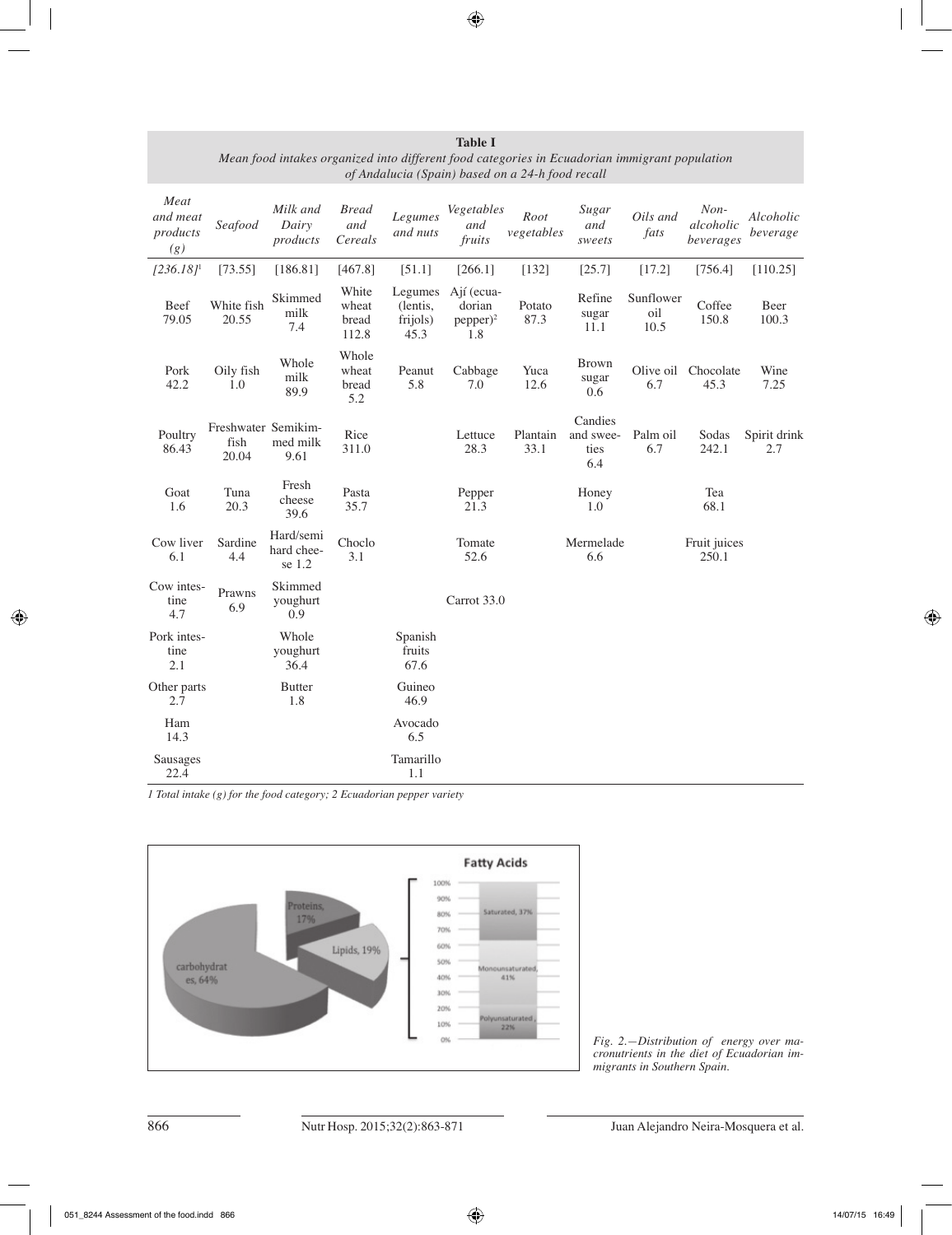|                    | Age group |           |         |           |       |           |  |
|--------------------|-----------|-----------|---------|-----------|-------|-----------|--|
|                    | 14-19     | $20 - 29$ | 30-39   | $40 - 49$ | 50-59 | $60 - 69$ |  |
| Energy             | 96%       | 92%       | $101\%$ | 104%      | 128%  | 128%      |  |
| Protein            | 161%      | 158%      | 164%    | 158%      | 190%  | 190%      |  |
| Lipid              | 120%      | 116%      | 108%    | 119%      | 137%  | 137%      |  |
| Carbohydrates      | 94%       | 87%       | $111\%$ | 110%      | 130%  | 130%      |  |
| Fiber              | 47%       | 46%       | 56%     | 49%       | 72%   | 72%       |  |
| Ca                 | 105%      | 88%       | 99%     | 104%      | 107%  | 107%      |  |
| Mg                 | 104%      | 95%       | 105%    | 109%      | 102%  | 102%      |  |
| $\mathbf{P}$       | 224%      | 197%      | 221%    | 228%      | 232%  | 232%      |  |
| Na                 | 352%      | 305%      | 388%    | 356%      | 415%  | 415%      |  |
| $\rm K$            | 94%       | $88\%$    | $101\%$ | 96%       | 103%  | 103%      |  |
| Fe                 | 143%      | 157%      | 189%    | 173%      | 203%  | 203%      |  |
| Cu                 | 131%      | 102%      | 115%    | 107%      | 89%   | 89%       |  |
| Zn                 | 94%       | 99%       | 120%    | $108\%$   | 137%  | 137%      |  |
| Mn                 | 209%      | 331%      | 236%    | 211%      | 309%  | 309%      |  |
| I                  | 72%       | 68%       | 52%     | 58%       | 76%   | 76%       |  |
| Se                 | 49%       | 66%       | 48%     | 42%       | 93%   | 93%       |  |
| Tiamin             | 151%      | 132%      | 171%    | 152%      | 190%  | 190%      |  |
| Riboflavin         | 120%      | 67%       | 74%     | 75%       | 127%  | 127%      |  |
| Niacin             | 252%      | 200%      | 230%    | 219%      | 267%  | 267%      |  |
| Vit B <sub>6</sub> | 151%      | 133%      | 146%    | 145%      | 150%  | 150%      |  |
| Folic ac.          | 90%       | 72%       | 82%     | 85%       | 107%  | 107%      |  |
| Ascorbic ac.       | 226%      | 228%      | 234%    | 255%      | 303%  | 303%      |  |
| Vit A              | 173%      | 101%      | 108%    | 102%      | 229%  | 229%      |  |
| Vit E              | 42%       | 53%       | 43%     | 42%       | 51%   | 51%       |  |
| Cholesterol        | 109%      | 111%      | 95%     | 111%      | 152%  | 152%      |  |

**Table II** *Mean and Standard deviation for % Dietary Reference Intakes (DRIs) for men between age groups*

te models were built on the basis of the social-economic, cultural and personal indicators described above <sup>10</sup>. When significant differences were found for more than two classification factors, a post-hoc analysis was performed based on a multiple range Tukey test with a significance level of 95% ( $p < 0.05$ ).

# **Results**

An assessment of the foods most consumed by Ecuadorian immigrant population was carried out based on the 24-h food recall survey. In Table I, consumption data evidence that the Ecuadorian population, immigrant in Spain, still maintains original<sup>11, 12</sup> Ecuadorian food habits since, for example, average rice consumption was high, with 311 g/day. In addition, a noticeable consumption of yucca or manioc and banana was observed, but it was in smaller amounts than those found in Ecuador due to probably lower availability and higher prices on the Spanish market<sup>13, 14</sup>. Regarding new food habits acquired in Spain due to the culture shock, pork meat, bread and pasta among others showed considerably high consumption level in comparison with those found in Ecuador $^{13}$ .

Translating these consumption levels into nutrient intakes (Figure 1), it can be observed that the food category with the highest contribution to protein intake was meat and meat products. Energy was mainly obtained from rice, meat and meat products and bread and carbohydrates were obtained from rice and bread <sup>13</sup>. Lipid contribution was mostly derived from sunflower oil and other oils, meat and meat products and milk products. Looking at the fatty acid profile, saturated and monounsaturated fatty acids were obtained from pork, poultry and beef meat and polyunsaturated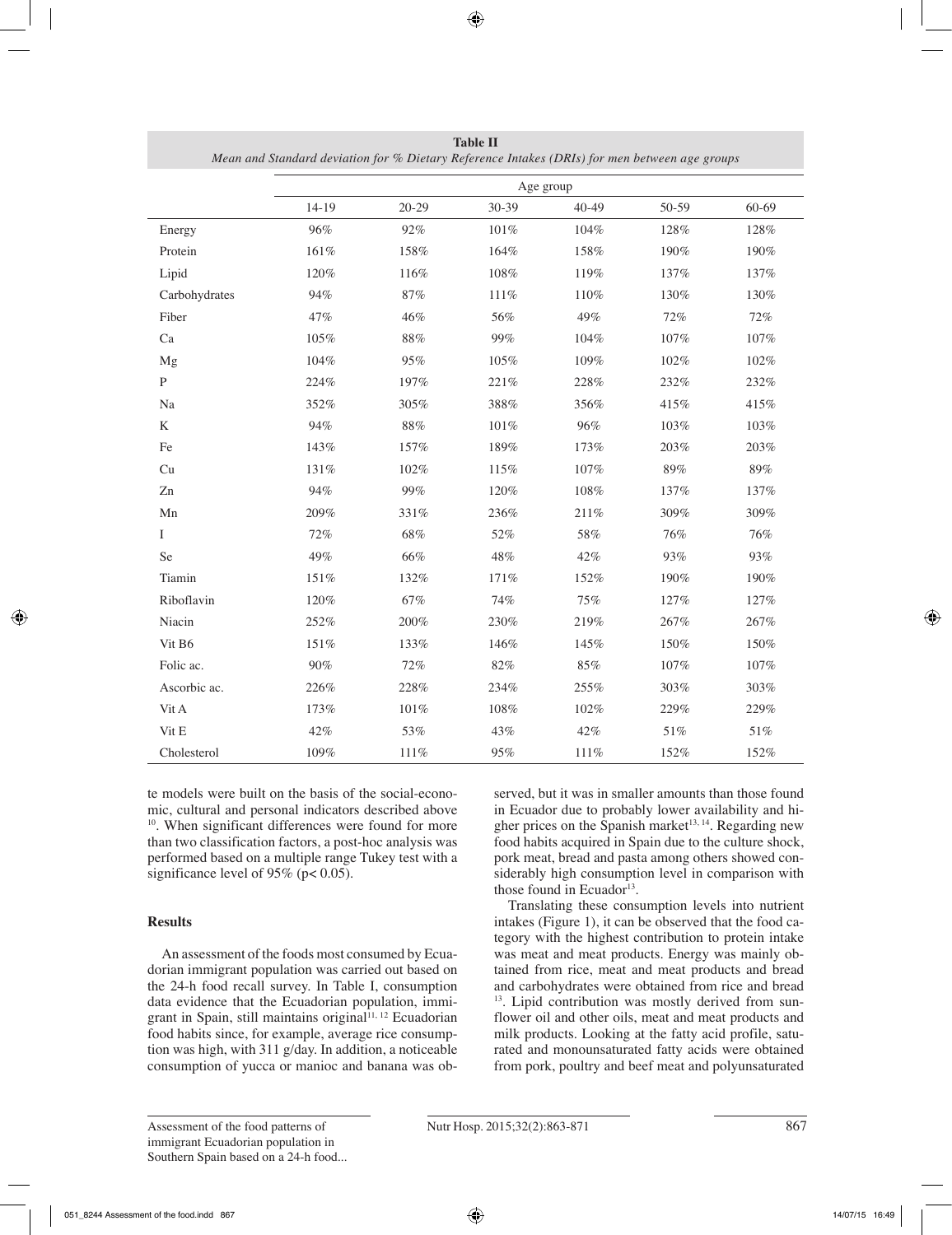|               |         |           | Age group |           |        |
|---------------|---------|-----------|-----------|-----------|--------|
|               | $14-19$ | $20 - 29$ | 30-39     | $40 - 49$ | 50-59  |
| Energy        | 139%    | 110%      | 139%      | 136%      | 140%   |
| Protein       | 236%    | 190%      | $201\%$   | 197%      | 198%   |
| Lipid         | 153%    | 122%      | 143%      | 147%      | 153%   |
| Carbohydrates | 147%    | 115%      | 158%      | $141\%$   | 143%   |
| Fiber         | 73%     | 66%       | 87%       | $81\%$    | 79%    |
| Ca            | 99%     | 98%       | 100%      | 103%      | 84%    |
| Mg            | 112%    | 118%      | 124%      | 99%       | 103%   |
| ${\bf P}$     | 200%    | 193%      | 221%      | 215%      | 194%   |
| $\rm Na$      | 369%    | 310%      | 390%      | 307%      | 370%   |
| $\rm K$       | 95%     | 89%       | 103%      | $100\%$   | 86%    |
| Fe            | $91\%$  | 81%       | 86%       | 100%      | 95%    |
| Cu            | 105%    | 103%      | 98%       | 83%       | 101%   |
| Zn            | 146%    | 149%      | 163%      | 150%      | 145%   |
| Mn            | 443%    | 328%      | 366%      | 238%      | 204%   |
| Ι             | 58%     | 61%       | 65%       | 57%       | $52\%$ |
| Se            | 40%     | 54%       | 62%       | 43%       | 41%    |
| Tiamin        | 190%    | 149%      | 203%      | 199%      | 153%   |
| Riboflavin    | 99%     | 109%      | 109%      | 127%      | 114%   |
| Niacin        | 286%    | 258%      | 302%      | 269%      | 249%   |
| Vit B6        | 167%    | 163%      | 191%      | 178%      | 151%   |
| Folic ac.     | $81\%$  | $86\%$    | 87%       | $88\%$    | 60%    |
| Ascorbic ac.  | 208%    | 290%      | 189%      | 283%      | 176%   |
| Vit A         | 159%    | 211%      | 143%      | 189%      | 115%   |
| Vit E         | 25%     | 35%       | 54%       | 48%       | 36%    |
| Cholesterol   | $82\%$  | 83%       | 115%      | 124%      | 97%    |

**Table III** *Mean and Standard deviation for % Dietary Reference Intakes (DRIs) for women between age groups*

fatty acids from sunflower oil. Finally, cholesterol was obtained from eggs, poultry and pork meat and Ca intakes from yoghourt and whole milk.

# *Macronutrient distributions in diet*

According to national and international recommendations, macronutrient distributions are adequate in the diet studied. In figure 2, average distributions for carbohydrates, proteins and lipids with respect to their energy contribution are represented. Regarding the fatty acid profile, the major contribution to the energy intake was observed in monounsaturated fatty acids (41%), followed by saturated fatty acids (37%), and finally by polyunsaturated fatty acids (22%). The lipid contributions exceeded the recommended maximum intake of 10% diet calories.

*Fulfillment of DRIs in the diet of Ecuadorian immigrants in Spain*

Overall, results indicated that Ecuadorian immigrants in Spain show relatively high intakes for most nutrients, fulfilling DRIs, although some exceptions were found that will be commented below (Table II and III).

The statistical comparison of %DRIs between men and women indicated that women showed higher % DRI (p<0.05) for energy, proteins, lipids, carbohydrates, fiber, Zn, riboflavin, niacin, and vitamin B6 except for Fe, which was higher for men.

Looking at % DRI within men (Table II), proteins, P, Na, Fe, Cu, Mn, thiamin, niacin, vitamin B6, ascorbic ac. and vitamin A are provided in diet at levels above DRIs for all age groups. Moreover, intake levels for energy, lipids, carbohydrates, Ca, Mg, K, Zn, fola-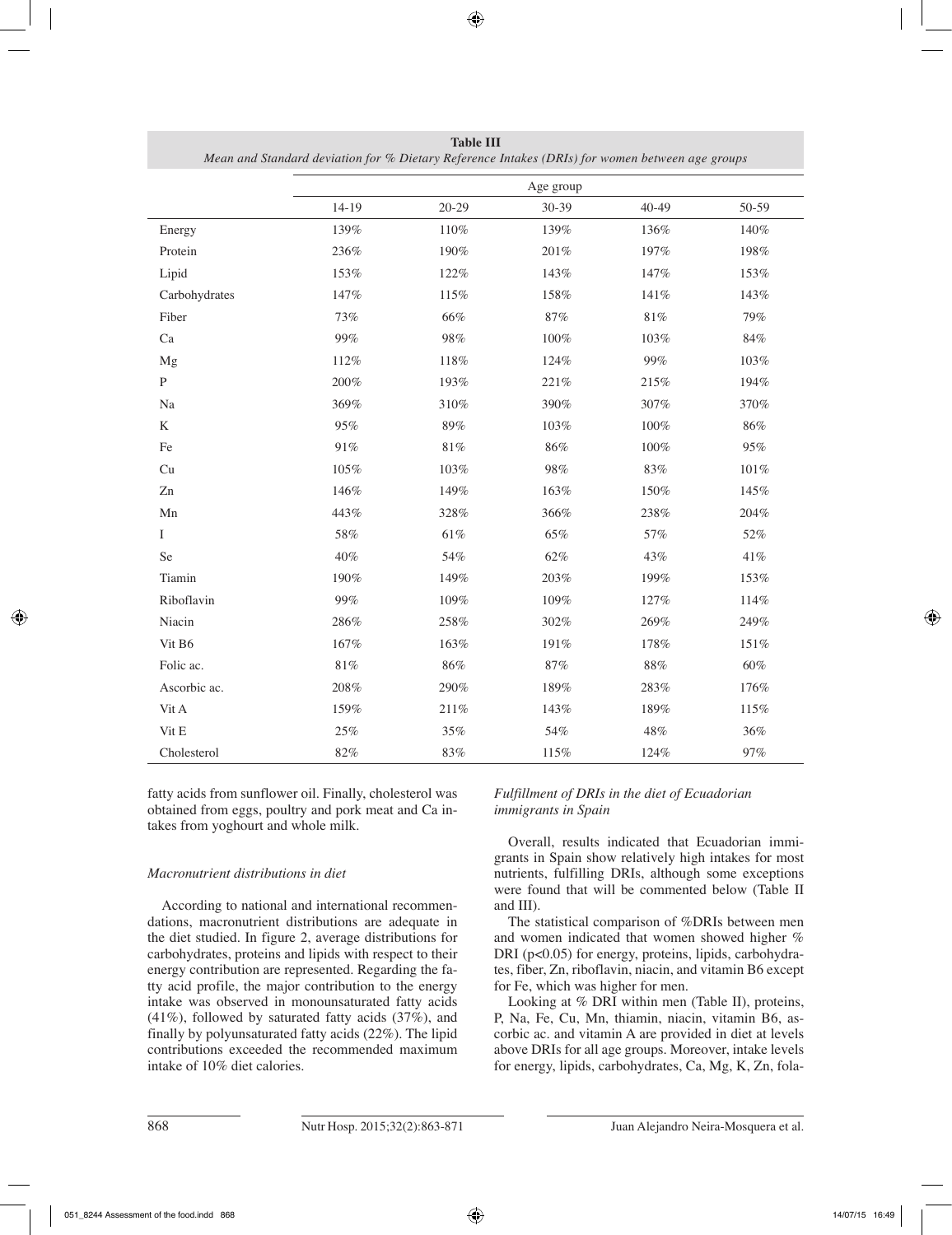**Table IV** *Mean and Standard deviation for % Dietary Reference Intakes (DRIs) of those nutrients showing significant differences between age groups*

|                     | Age group           |                    |                    |                    |                |                  |  |
|---------------------|---------------------|--------------------|--------------------|--------------------|----------------|------------------|--|
|                     | $14 - 19$           | $20-29$            | $30-39$            | $40 - 49$          | $50-59$        | 60-69            |  |
| Energy (Kcal)       | $117.5 + 35ab$      | $100.1 \pm 20.9a$  | $112.7 + 28.3$ ab  | $113.8 + 27.1ab$   | 134.2±36.9b    | $140.4 \pm 25.3$ |  |
| Carbohydrates $(g)$ | $120.7 + 40.7$ ab   | $100.4 + 29.3a$    | $125.2 + 35.7$ ab  | $119.4 + 35.4$ ab  | $136.4 + 42ab$ | $158.2 + 24.6$ h |  |
| Se(mg)              | $44.4 \pm 19ab$     | $60.3 + 30.8$ ab   | $52.3 + 36.4$ ab   | $42.1 + 27.2$ ab   | $67+49.8b$     | $29.7 + 21a$     |  |
| Riboflavin (mg)     | $109.3 \pm 20.1$ ab | $86.6 \pm 34.7$ ab | $84.8 \pm 31.5$ ab | $90.2 \pm 42.5$ ab | 120.2±48.6b    | $76.2 \pm 32.5a$ |  |

1 Letters in rows show homogenous group derived from the multiple range Tukey test (p< 0.05).

| <b>Table V</b>                                                                                |
|-----------------------------------------------------------------------------------------------|
| Mean and Standard deviation for % Dietary Reference Intakes (DRIs) of those nutrients showing |
| significant differences between professional occupations                                      |

|                 | Professional occupation |                      |                            |                     |  |  |  |  |
|-----------------|-------------------------|----------------------|----------------------------|---------------------|--|--|--|--|
|                 | Administration          | Construction workers | Retaurants<br>and services | Farmers             |  |  |  |  |
| Energy (Kcal)   | $115.3 \pm 24.2$ ab1    | $110.8 \pm 28.3a$    | $129.5 \pm 32.3 b$         | $105.2 \pm 31.9a$   |  |  |  |  |
| Proteins $(g)$  | $183.4 \pm 41.7$ ab     | $163.8 \pm 38.7a$    | $193.4 \pm 31.5$ h         | $167.4 \pm 42.2$ ab |  |  |  |  |
| Lipids $(g)$    | $133.3 \pm 39.5$ h      | $125.2\pm41.5ab$     | $135.8 \pm 37.2 h$         | $109.9 \pm 34.3a$   |  |  |  |  |
| Fibers $(g)$    | $63\pm 23.4ab$          | $58.8 \pm 18.7a$     | $74\pm 23.3h$              | 57.9±24.9a          |  |  |  |  |
| Iron(mg)        | $139.6 \pm 60.1$ ab     | $168.6 \pm 53.2$     | $138.2 + 71.4a$            | $133.4 \pm 42.6a$   |  |  |  |  |
| $Zn$ (mg)       | $125.4 \pm 34.9$ ab     | $124.3 \pm 31.2$ ab  | $143.1 \pm 32.8$ h         | $116.4 \pm 35.3a$   |  |  |  |  |
| Riboflavin (mg) | $94.2 \pm 35.9$ ab      | $87.7 \pm 40.8$ ab   | $106.2 \pm 42.4$           | $81.3 \pm 30.1a$    |  |  |  |  |
| Niacin (mg EN)  | $241.3 \pm 58.9$ ab     | $238.3 \pm 49.9$ ab  | $275.6 \pm 65.3$ h         | $217.2 \pm 59.3a$   |  |  |  |  |
| Vitamin B6 (mg) | $150.4 \pm 30.9$ ab     | 159.9±44.8ab         | $169\pm39.3h$              | $134\pm 40.5a$      |  |  |  |  |
| Folic Acid (ug) | $82.5 \pm 23.5$ ab      | $86.2 \pm 23.5$ ab   | $89.6 \pm 31b$             | $72.3 \pm 16.4a$    |  |  |  |  |

1 Letters in rows show homogenous group derived from the multiple range Tukey test (p< 0.05).

tes and cholesterol were considered adequate (>≈90% DRIs). However, a clear deficiency was detected for fiber, I, Se and vitamin E. For women, in table III, it can be noted that %DRI exceeded 100% in all age groups for energy, protein, lipids, carbohydrates, Mg, P, Na, Zn, Mn, thiamine, niacin, vitamin B6, ascorbic ac and vitamin A. There were values close to 100% that varied depending on age group in Ca, K, Fe, riboflavin, and cholesterol. Diet was deficient in fiber, I, Se, vitamin E and slightly on folates, especially for the age group of 50-59 years.

Concerning the statistical test applied to the factor "age group", this reported that the 60-69 years group obtained the highest %DRI for energy, carbohydrates (Table IV). The age group showing the lowest %DRI corresponded to the 20-29 years group. In Se and riboflavin intakes, the 50-59 years group showed the highest %DRI, while 60-69 years in men showed the lowest value (Figure 3). There were no significant differences for the rest of nutrients.

In regards to professional occupation, statistical analysis showed that restaurant and services workers showed the highest %DRI for energy, protein, lipids, fiber, Zn, riboflavin, niacin, vitamin B6 and folates. In Fe, construction workers showed a higher intake. On the contrary, farmers obtained lower %IDR for most of these nutrients (Table V). For the rest of nutrients, there were no significant differences.

The place of residence significantly affected %DRI levels for certain nutrients (Figure 3). Cordoba showed the highest %DRI levels of energy, lipids and Na while Seville obtained higher %DRIs for Se, panthotenic and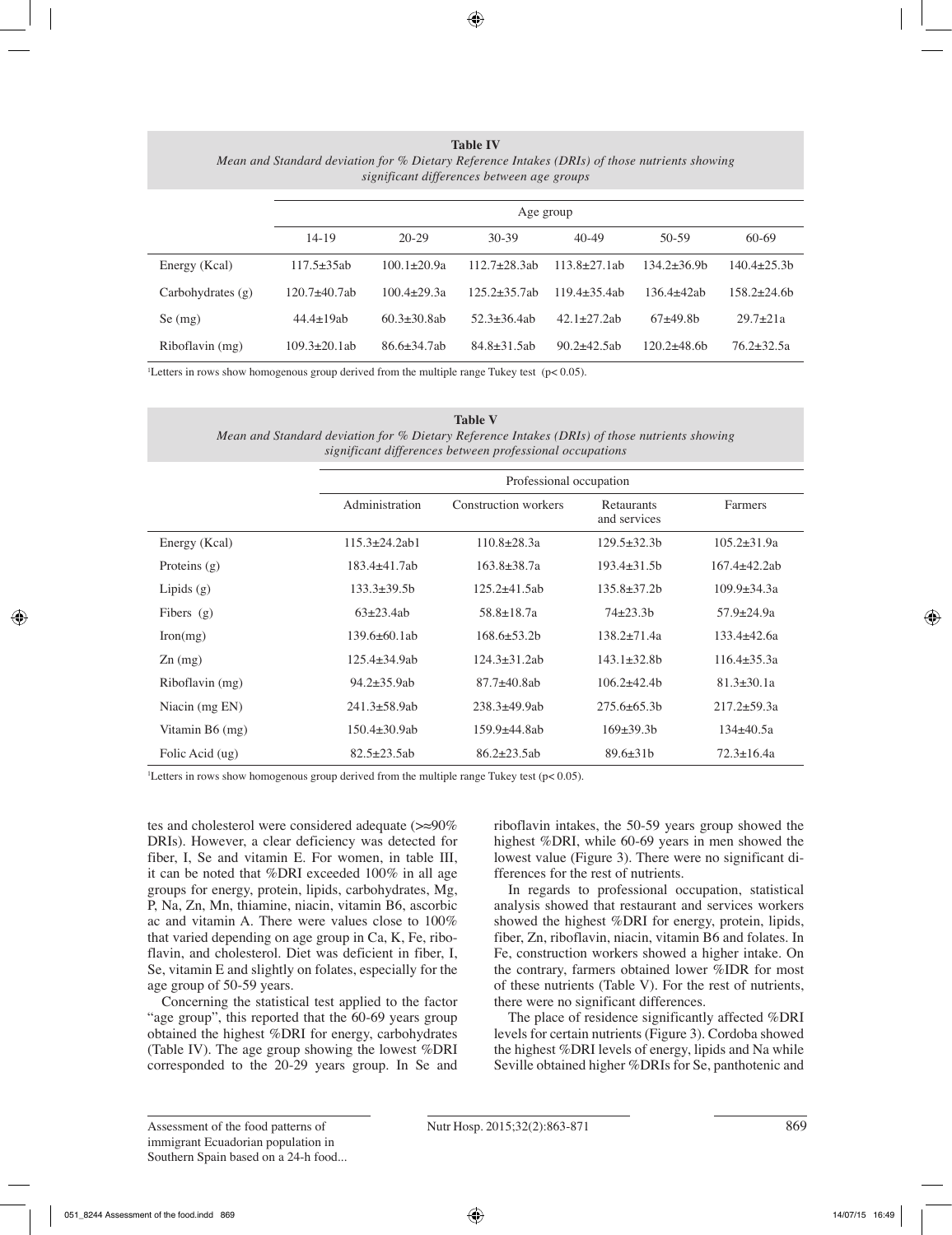

*Fig. 3.—Mean Difference of nutrient intake considering the city of residence Córdoba and Seville.*

biotin,. The rest of nutrients were statistically similar for the different populations surveyed.

## **Discussion**

No previous studies have been found regarding the consumption patterns of the Ecuadorian population in Spain. Therefore, results derived from this work are of special relevancy to assess intake levels of this population and provide recommendations, if needing.

Regarding the quality of the ingested fat, it can be assessed by the ratio between the sum of monounsaturated and polyunsaturated fatty acids and saturated fatty acids, which was over 2. This value is in agreement with recommendations given by national and international organisms $11, 12$ . This fact supports the fact that the lipid percentage in diet may be in the range 30-35% as recommended for diets with a high content of monounsaturated fatty acids.

The intake level for Fe was high for men as compared to women. This difference is expected since although intakes were similar for men and women, recommendations are usually lower for women, except for Fe whose DRI is much higher for women than for men (15-18 and 9-10 mg/day, respectively).

One of the main concerns arisen from the present study was the high intakes detected for Na which were higher than the upper tolerable limits for Na, whose value was used as criterion in this work. High Na intake are usually associated with cardiovascular diseases and hypertension<sup>3</sup>.

Concerning I and Se, intakes were above 50% DRI and for Se, in some specific cases, reaching nearly 100%. The combination of selenium and iodine deficiency is considered a potential determining factor in the development of the myxedematous or nervous form of endemic cretinism<sup>15</sup>. However, these results should be taken with caution regarding their possible impact on public health since food composition data bases usually lack reliable information for these elements resulting in more uncertain intake estimates. In the case of Se, the type of soil where foods are obtained is determinant for the Se content in foods. For I content in foods, the type of salt used in processed foods (i.e. iodized salt, mineral or marine salt) is also an important factor affecting variability in I content, which is barely included in food composition data bases or determined through 24h food recall surveys. Finally Vitamin E intakes were below their DRI. However, once again, limitations in food composition data bases is a probable cause of this result, since not all chemical forms of vitamin E with biological activity are included or reported for all ingredients. In addition, given that it is a liposoluble vitamin, a sporadic high consumption can still ensure an adequate intake due to its bioaccumulation in tissues acting as reservoirs (e.g. adipose, liver, muscle, etc.)<sup>16</sup>; however this fact is barely detected in surveys based on the 24-h food recall method and it would be better assessed in mid-term studies where daily diet is surveyed for longer periods.

Regarding fiber, the study showed a diet with intake levels below 70% DRI. This can be related to a lower consumption of vegetable and fruits. This fact is usually observed in poor and developing countries<sup>17</sup>,